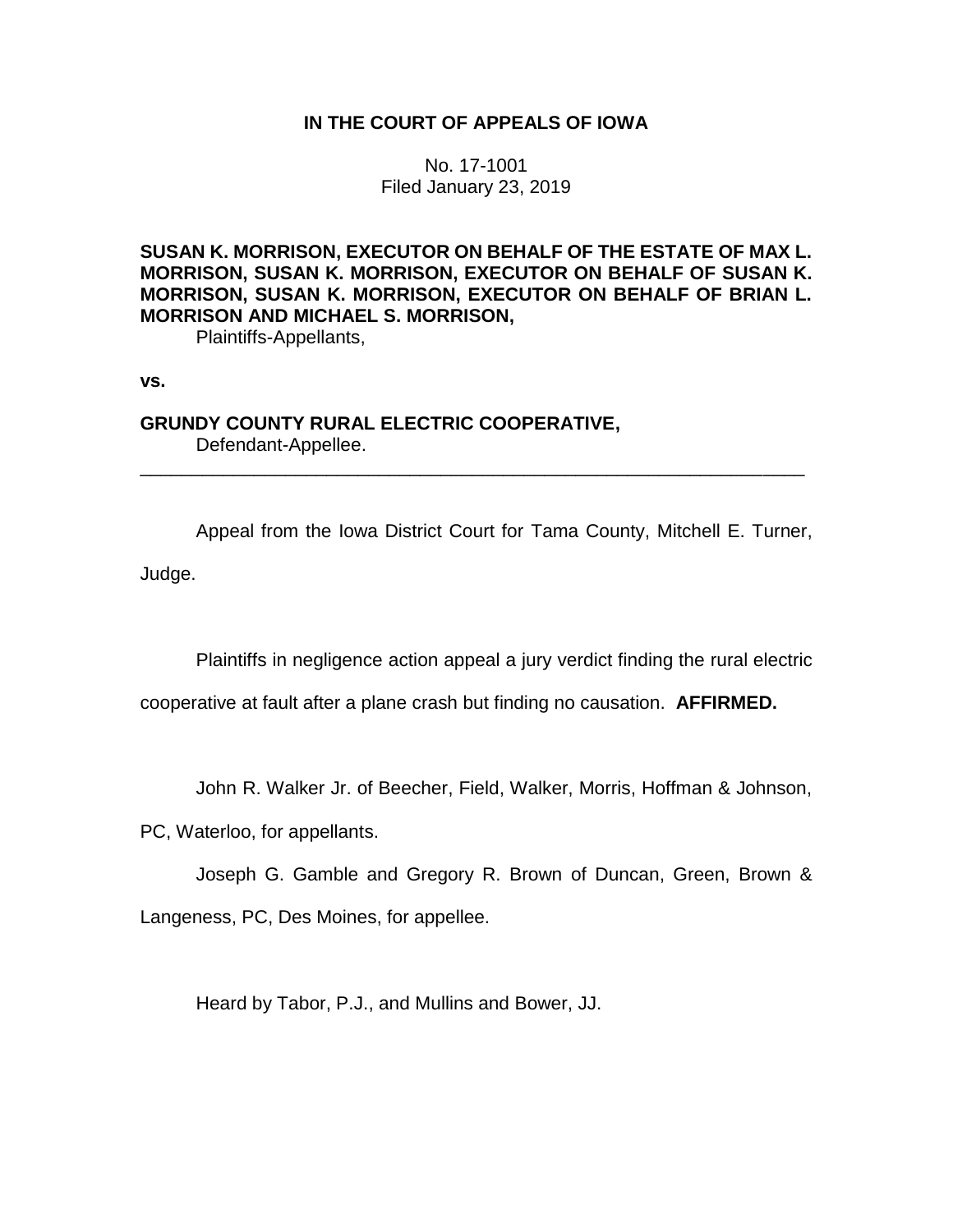## **TABOR, Presiding Judge.**

The plaintiffs<sup>1</sup> allege the Grundy County Rural Electric Cooperative (GCREC) was liable for the death of Max Morrison, a passenger in an airplane that crashed after striking a power line. A jury found the GCREC acted negligently but its negligence did not cause the crash. The Morrisons raise numerous grounds for reversal. We resolve most of their claims on error preservation or harmless error. We reach the merits of one issue—finding the district court properly instructed the jury on the GCREC's scope of liability. Accordingly, we affirm.

## **I. Facts and Prior Proceedings.**

 $\overline{a}$ 

In November 2012, a plane piloted by William Konicek and carrying passenger Max Morrison crashed into a farm field outside Clutier in Tama County. The accident occurred when the front wheels of the plane—a "light sport aircraft" tangled with electrical wires suspended on poles above the land. Konicek died at the scene. Morrison was able to walk out of the wreckage but suffered severe burns. He spent forty-one days in the burn unit at the University of Iowa Hospitals and Clinics before succumbing to his injuries.

To explain Konicek's choice of this landing strip, we must turn the clock back to 1984. Then-landowner Richard Merkel sat on the GCREC board. He was a hobby pilot and asked the GCREC to bury the power lines bordering his property to permit safe access to a grass airstrip he kept alongside the road. He created and maintained the airstrip by leveling the land and mowing the grass short. Acceding to Merkel's wishes, the GCREC buried the power lines under the road.

<sup>&</sup>lt;sup>1</sup> The plaintiffs are Max Morrison's estate; his wife, Susan; and adult sons, Brian and Michael. We will refer to the family collectively as the Morrisons in this opinion.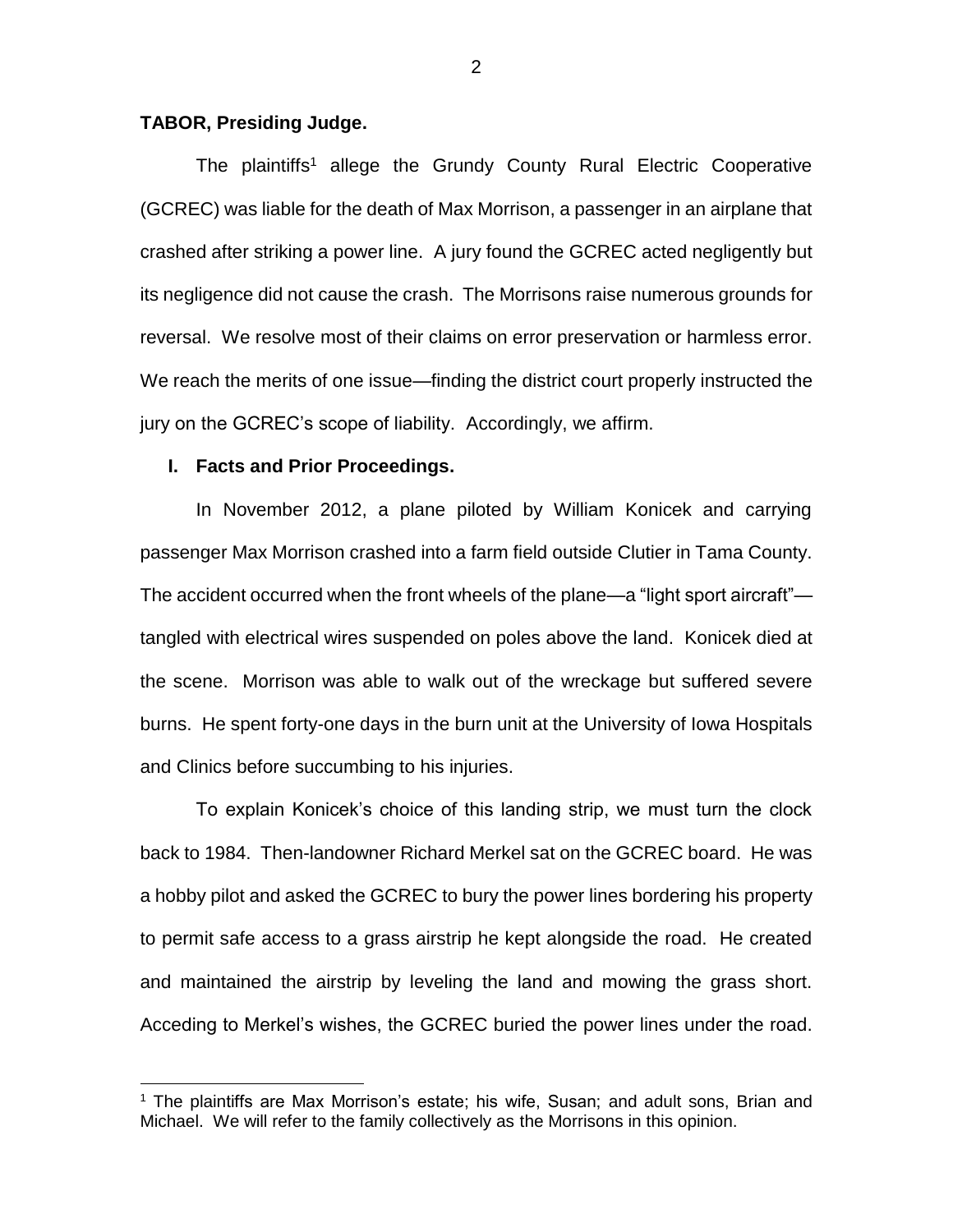The 1984 project's permit application states, "Reason for [change] is removing overhead line for clearance for Richard Merkel airstrip." Merkel and Konicek were childhood friends. They enjoyed building and flying planes together.

In 1989, Merkel divorced, and the decree awarded the property to his exwife, Ila Yung.<sup>2</sup> At trial, Yung testified that during their marriage the couple owned a plane and used their personal landing strip for about five years. She testified the airstrip was not for public access, but several friends did use it on occasion. She said Konicek landed there twice. In 1991, Yung enrolled the land in the United States Department of Agriculture Conservation Reserve Program (CRP). The CRP prohibits the use of encumbered land for crops and other purposes, including aviation.

Yung testified the strip was last used for aviation in 1989. Since then, no one had asked her permission to land on the property and she was not aware of any aircraft doing so.<sup>3</sup> Had anyone asked permission, Yung testified she would have said no. At the time of the crash, the land was covered in switch grass, which Yung estimated could grow three feet tall. But in the summer of 2012, Yung obtained "emergency haying" permission from CRP officials. Yung had the grass mowed in August, but testified it had grown by the time of the crash in November. The hangar where Merkel previously housed his plane now stored hay.

 $\overline{a}$ 

3

 $2$  Yung testified she was born on that property in 1937 and grew up there. She and Merkel spent about twenty-five years away serving in the military. In 1980, they returned and purchased the land from her parents. She lived on the property continuously since then. <sup>3</sup> She testified, based on the location of her house, she would hear anyone trying to land: "It would be pretty loud."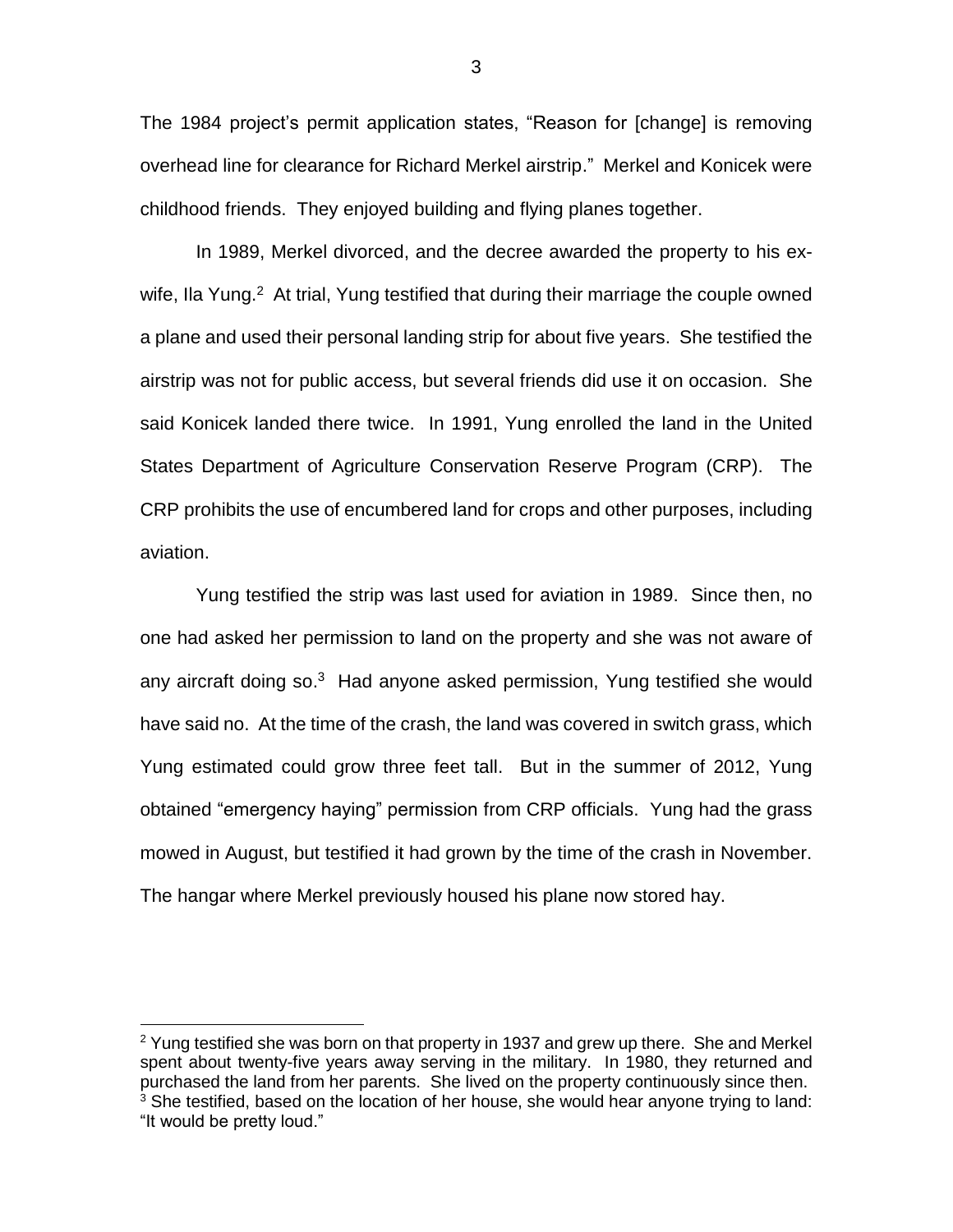For two decades after the GCREC buried the power lines in 1984, customers complained increasingly of power outages.<sup>4</sup> In 2008, the GCREC applied for federal funds to improve service on its nearly one hundred miles of electrical wires, including those adjacent to the Yung property. The GCREC retired the old power lines and installed new ones suspended above ground on thirty-foot poles. As part of the project, the GCREC was required to obtain numerous permits and approvals.<sup>5</sup> The GCREC successfully obtained each one—except for a permit from Tama County for the land adjacent to the Yung property, required under Tama County Ordinance #IV.4. At trial, the GCREC operating manager admitted not seeking this permit. Despite not obtaining the permit, the GCREC completed the project in May 2012, several months before Morrison's fatal crash.

In November 2014, the Morrisons sued the GCREC<sup>6</sup> for negligence in Max's death. After extensive pretrial litigation, the claims went before a jury. For eight days, the parties offered evidence on the GCREC's alleged duties, the condition and status of the land where the crash occurred, and the comparative fault of Konicek and Morrison. At the close of the plaintiffs' case and again at the close of all evidence, the Morrisons unsuccessfully moved for directed verdict.

<sup>4</sup> Both the current and retired operations managers for the GCREC testified buried electrical lines are more prone to outages than above-ground lines.

<sup>&</sup>lt;sup>5</sup> The current operating manager testified the improvement project actually consisted of thirty-five separate subprojects, each one requiring an individual permit. The GCREC obtained thirty-four permits—the one pertaining to this subproject "was overlooked." The operating manager testified, "I do have a permit that I filled out, I signed, I dated. Normally I would have e-mailed this to the county. I made a mistake or forgot it. I don't know what I did . . . but it was an oversight on my part."

 $6$  The Morrisons originally named several other defendants in the action but dismissed them before trial.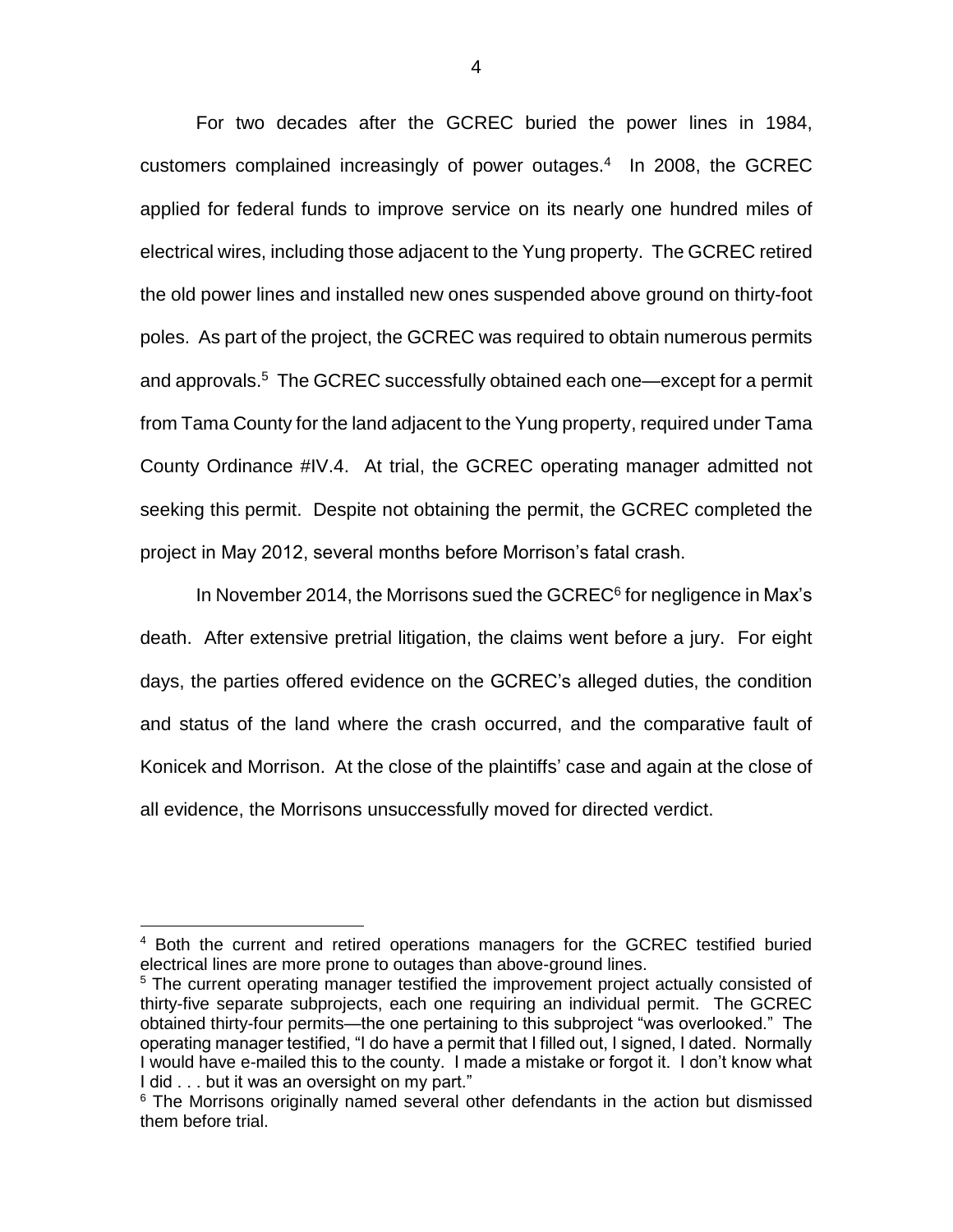The court instructed the jury on negligence, the GCREC's scope of liability,

the comparative fault of Konicek and Morrison, and damages. The jury deliberated

for less than three hours, asked no questions, and rendered a unanimous verdict.

The verdict form set out these questions:

**Question No. 1:** Was Grundy County Rural Electric Cooperative at fault?

Answer "yes" or "no."

ANSWER: \_\_\_\_\_\_\_\_\_\_\_ [If your answer to Question No. 1 is "no," do not Answer any further questions.]

**Question No. 2:** Was Grundy County Rural Electric Cooperative's fault a cause of any damage to the Plaintiffs? Answer "yes" or "no."

ANSWER: \_\_\_\_\_\_\_\_\_\_ [If your answer to Question 2 is "no," do not answer any further questions.]

(Brackets included in original.) On the fault question, the jury answered, "Yes." The jury did not specify on which of the four possible grounds set out in Instruction No. 14 it found the GCREC at fault. On the causation question, the jury answered, "No." As commanded by the instructions, the jury did not answer any further questions directed at the scope of the GCREC's liability, the comparative fault of Konicek or Morrison, or the amount of damages. The court gave no special interrogatories, and the parties did not poll the jury after its verdict.

The Morrisons filed a motion for judgment notwithstanding the verdict (JNOV). The court denied the motion and entered judgment for the GCREC. The Morrisons now appeal—raising numerous claims. In response, the GCREC contends we need not address any error the Morrisons allege concerning fault or comparative fault because any error would be harmless. The GCREC also raises several error-preservation challenges.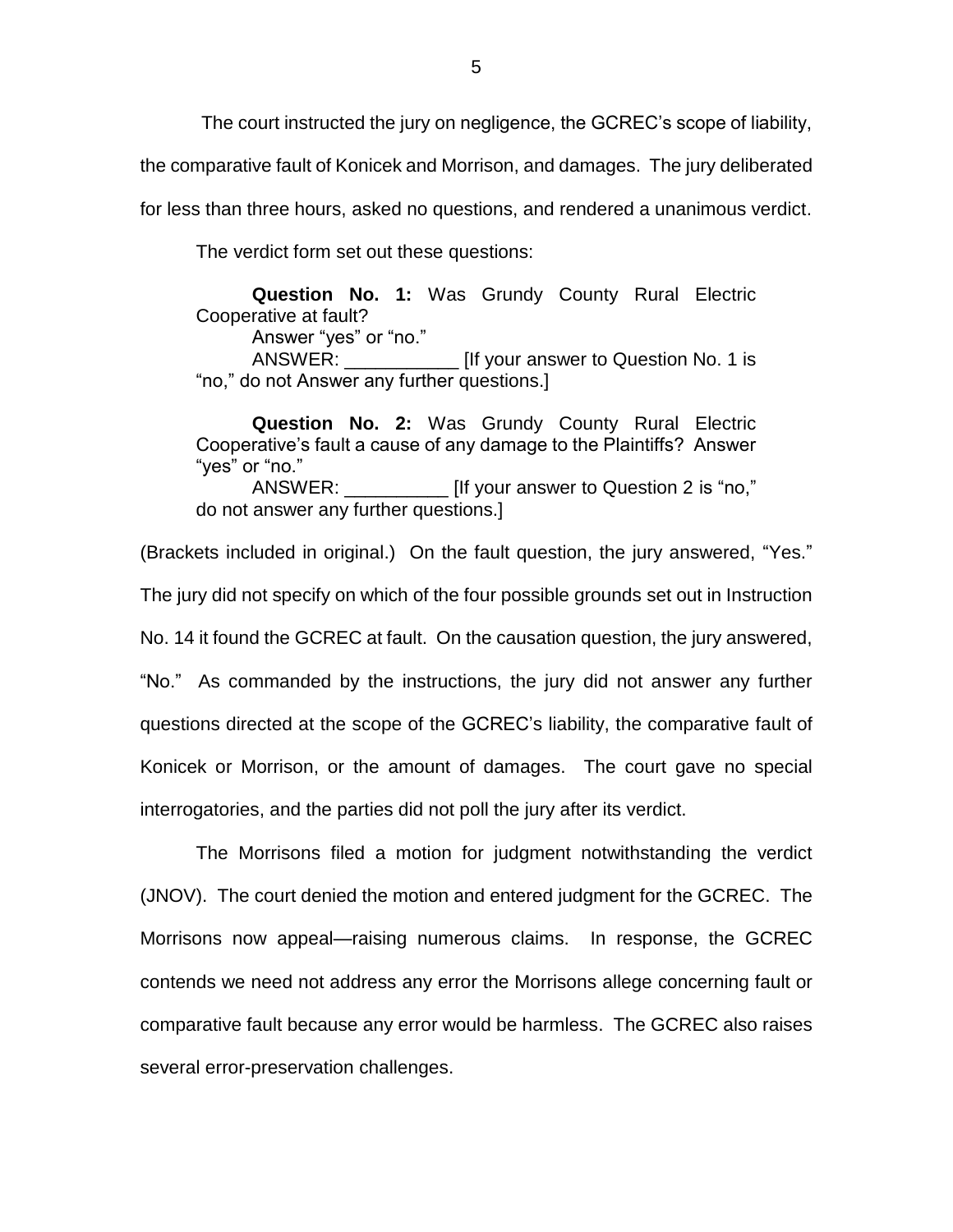#### **II. Scope and Standards of Review**

If we were to reach the merits of the issues raised, we would apply the following standards of review. For rulings on motions for directed verdict, we review for correction of legal error. *Easton v. Howard*, 751 N.W.2d 1, 5 (Iowa 2008). We check most evidentiary rulings for an abuse of discretion, meaning we assess whether the district court exercised its discretion on grounds or for reasons clearly untenable or to an extent clearly unreasonable. *See Heinz v. Heinz*, 653 N.W.2d 334, 338 (Iowa 2002). And we review decisions concerning jury instructions for correction of legal error when there is not a discretionary component. *Andersen v. Khanna*, 913 N.W.2d 526, 536 (Iowa 2018). "Iowa law requires a court to give a requested jury instruction if it correctly states the applicable law and is not embodied in other instructions." *Alcala v. Marriott Int'l, Inc.*, 880 N.W.2d 699, 707 (Iowa 2016) (quoting *Sonnek v. Warren*, 522 N.W.2d 45, 47 (Iowa 1994)). "[E]rror in giving or refusing jury instructions does not merit reversal unless it results in prejudice to the defendant." *Struve v. Payvandi*, 740 N.W.2d 436, 439 (Iowa 2007).

#### **III. Threshold Issue: Harmless Error on Fault and Comparative Fault**

Given the jury's finding that the GCREC acted negligently but that its negligence did not cause the plane crash, we face a gatekeeping dilemma whether to reach the substance of the Morrisons' claims that bear on fault or comparative fault. The GCREC argues any allegations related to its negligence, even if meritorious, were cured when the jury ultimately found it *was* at fault. In the GCREC's view, because the jury reached a favorable result for the Morrisons on fault, any alleged error impacting that aspect of the verdict was harmless and

6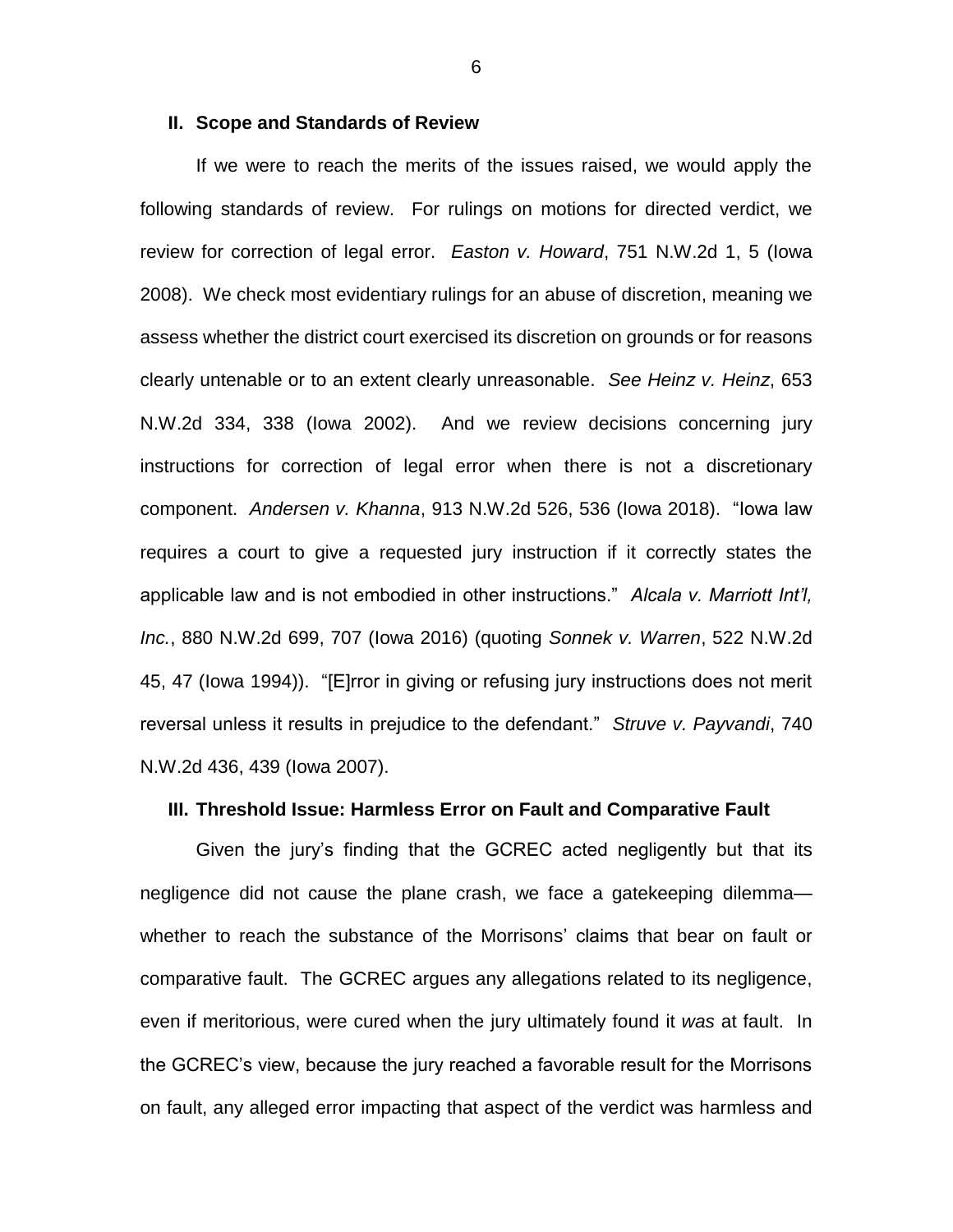need not be addressed on appeal. The GCREC also contends alleged errors that bear on comparative fault are harmless because once the jurors decided the GCREC's negligence was not a cause of the crash, the instructions did not permit them to consider the relative negligence of Konicek and Morrison.

To analyze these harmless-error claims, we look to the mechanics of the jury's negligence finding. To prevail, the Morrisons had to show the GCREC had a duty to conform to a standard of conduct and failed to do so. *See Estate of Gottschalk by Gottschalk v. Pomeroy Dev., Inc.*, 893 N.W.2d 579, 586 (Iowa 2017). Jury Instruction No. 14 allowed the jury to find the GCREC was negligent in one or more of four particulars:

1. GCREC failed to bury the powers lines "to eliminate the risk created by their proximity to the . . . airstrip";

2. GCREC failed to "warn members of the aviation public" about putting up the wires;

3. GCREC failed to place warning markers on the lines "designed to warn aircraft pilots and passengers" about the lines "in proximity to the . . . airstrip," and/or

4. GCREC failed to obtain a permit from the Tama County Board of Supervisors before constructing the overhead power lines.

The first three grounds are predicated on a duty the GCREC may have owed users

of the airstrip or of the nearby airspace. In contrast, the fourth ground does not

involve a duty to the aviation public or to pilots and passengers. It addresses only

the legal obligation to obtain the correct permit from the county before embarking

on a public utility project. The record does not reflect which ground or grounds the

jury embraced. And neither party requested a special interrogatory to unmask the

jury's thinking.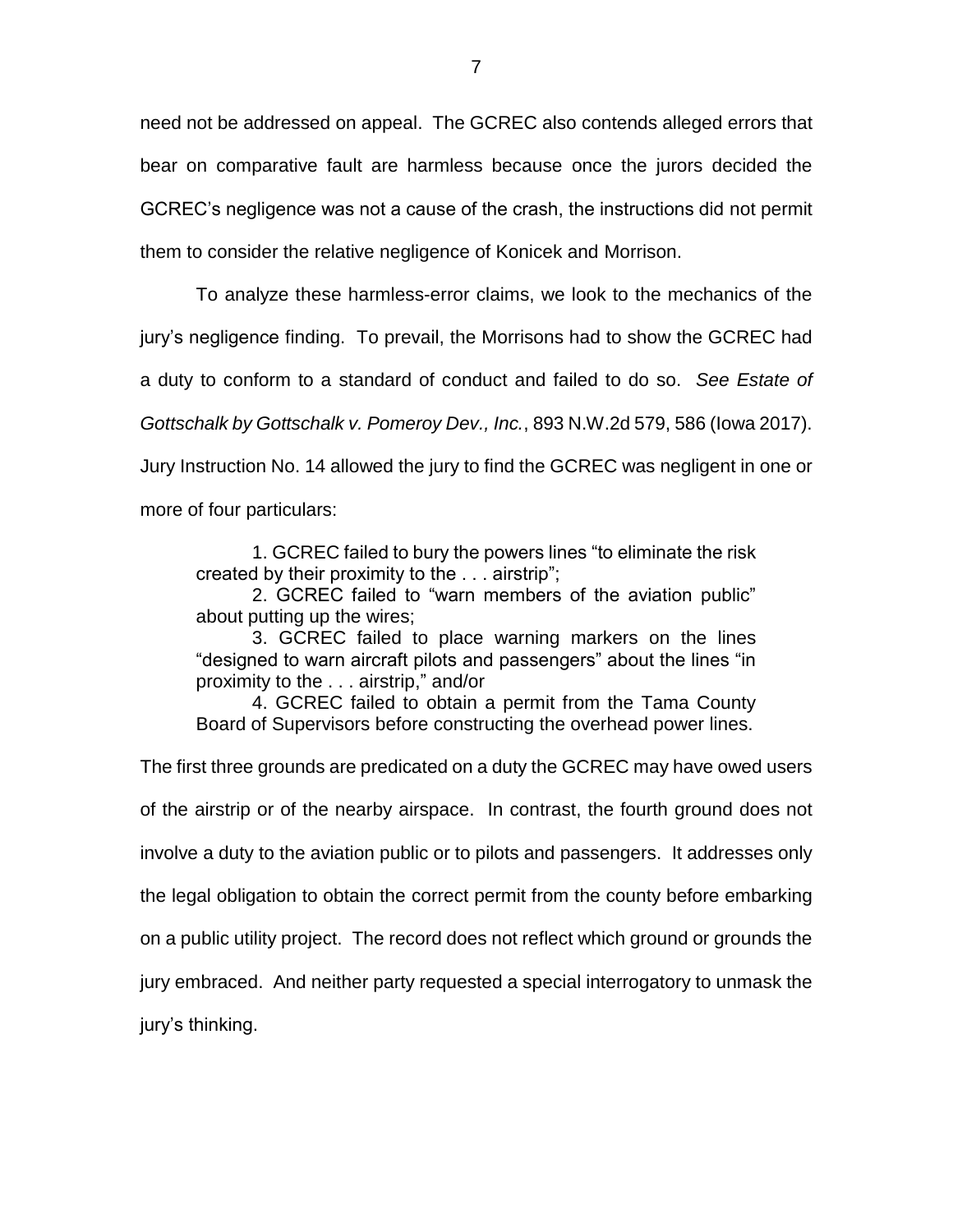Generally, we construe verdicts liberally "to give effect to the intention of the jury and to harmonize the verdicts if it is possible to do so."<sup>7</sup> *Holdsworth v. Nissly*, 520 N.W.2d 332, 337 (Iowa Ct. App. 1994) (citing *Hoffman v. Nat'l Med. Enters., Inc.*, 442 N.W.2d 123, 126 (Iowa 1989)). The Morrisons do not dispute that substantial evidence supported the jury's findings. Nor do they suggest the two verdicts are inconsistent. Instead, they contend (1) legal errors prejudiced their case on fault, despite receiving a favorable verdict on that element, and (2) evidence of comparative fault influenced the jury's decision on causation.

The GCREC rests its argument on this longstanding tenet: "When a court denies a party's motion for a directed verdict and the jury finds in that party's favor on the issue upon which the party requested a directed verdict, there can be no prejudice to the moving party in light of the jury's verdict." *See Crow v. Simpson*, 871 N.W.2d 98, 107–08 (Iowa 2015) (citing *Spry v. Lamont*, 132 N.W.2d 446, 449 (Iowa 1965)); *see also Brant v. Bockholt*, 532 N.W.2d 801, 803 (Iowa 1995) ("This court has consistently held that errors against a party are cured by a verdict in that party's favor unless the error was prejudicial with respect to the amount of recovery."); *Edgren v. Scandia Coal Co.*, 151 N.W. 519, 524–25 (Iowa 1915) ("The plaintiff having finally won the verdict, such rulings of the court, even if erroneous, were necessarily nonprejudicial."); *Thew v. Miller*, 36 N.W. 771, 772 (Iowa 1888).

 $<sup>7</sup>$  Although this issue was not raised on appeal, the verdicts can be reconciled. The jury</sup> could have found, as a factual matter, the crash site was not an airstrip. Thus, the GCREC would have no duty to warn pilots of the electrical lines but was at fault only for failure to obtain the required permit, an error that former and current GCREC employees admitted at trial. Because sufficient evidence supported a finding the GCREC would have obtained the permit anyway, the verdict that its failure to do so was not a cause of the crash would be supported by substantial evidence. *See Garr v. City of Ottumwa*, 846 N.W.2d 865, 869 (Iowa 2014).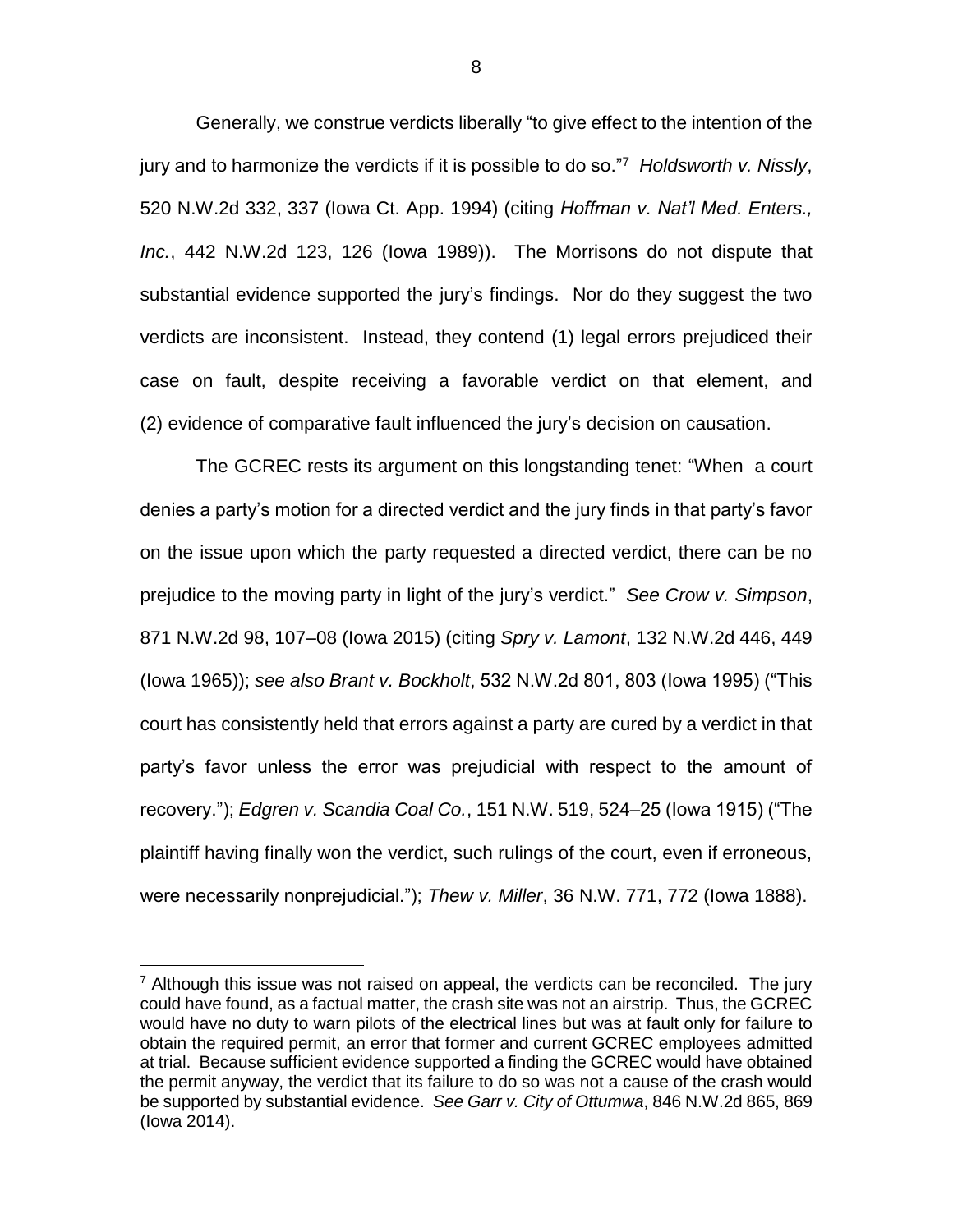In *Crow*, the plaintiff alleged he was injured because a contractor was negligent in not adequately warning passersby of construction equipment parked on the roadway. 871 N.W.2d at 104. The jury found the contractor was negligent but that negligence was not a cause of Crow's injury. *Id.* Our supreme court upheld the verdicts. *Id.* at 105–07.

The Morrisons allege *Crow* is not controlling because in their motion for directed verdict they asked only for a finding that the GCREC failed in a duty to warn of the overhead power lines. Yet the instructions allowed the jury to find the GCREC negligent on any one of four grounds, not all of which involved a duty to warn, and the general verdict obscured the basis of the jury's decision. The Morrisons urge us to consider the negligence grounds charged in the motion.

Our case law directs that errors bearing on fault are remedied by a favorable verdict, unless they go to the amount of recovery, which is not the case here. *See Brant*, 532 N.W.2d at 803. In addition, like the Morrisons, Crow argued the district court erred in not granting his motion for directed verdict on a negligence per se theory, and our supreme court still determined he was not prejudiced. *See Crow*, 871 N.W.2d at 104. Applying the *Crow* rule, it does not matter on which basis the jury found the GCREC negligent—we can presume the jury found one or all grounds met. The jury sided with the Morrisons on the question of fault, and any errors going to a specific ground did not result in prejudice. Accordingly, we need not dissect the merits of the claims bearing on fault.<sup>8</sup>

<sup>&</sup>lt;sup>8</sup> As appellants, the Morrisons bear the burden of proving each alleged error on the record made at trial. The ambiguity about what ground or grounds of negligence the jury found precludes them from showing how they were prejudiced by the alleged errors. Special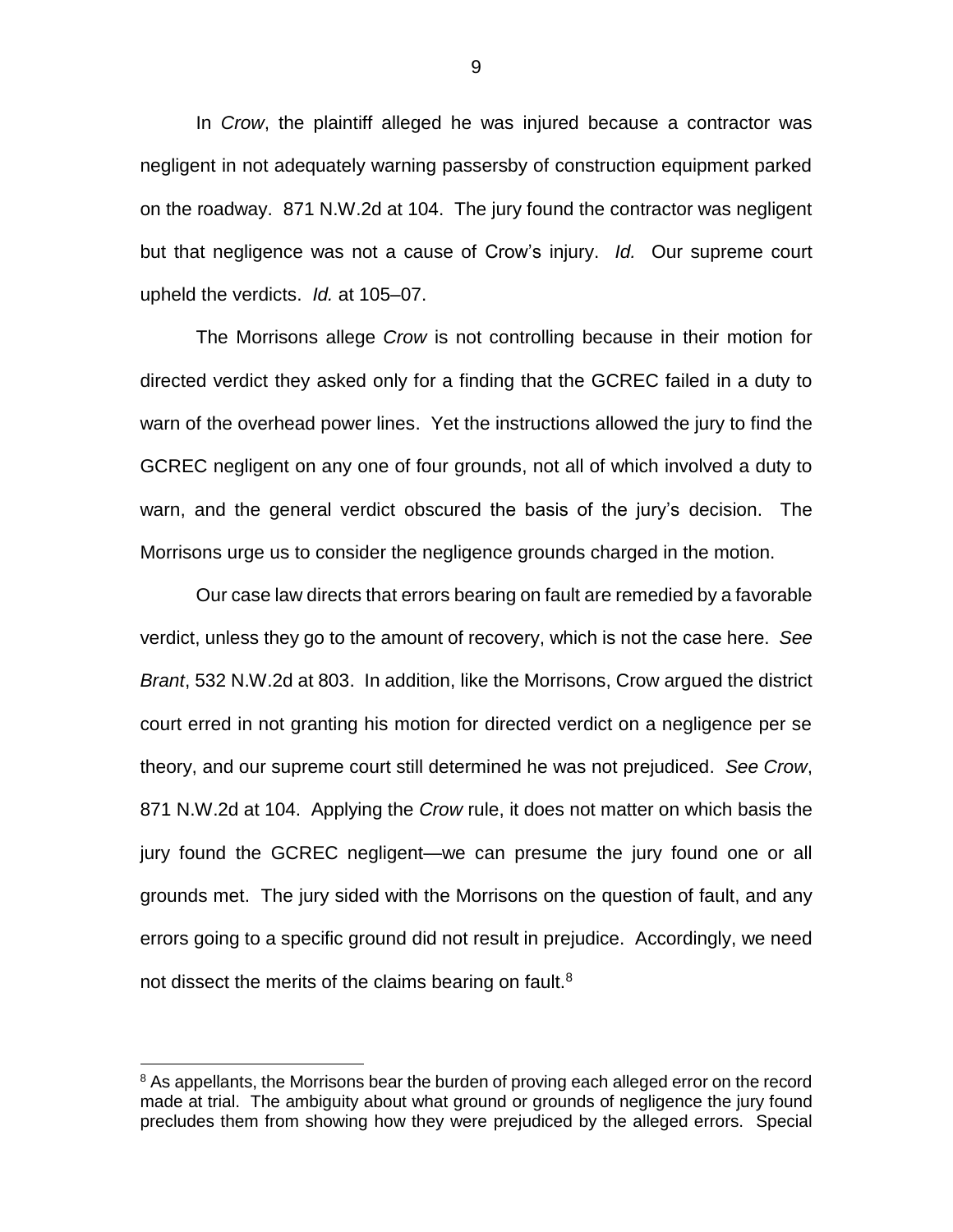We reach a similar result on the Morrisons' claims regarding the comparative fault evidence. Where a jury finds no causal fault and, per the instructions, does not answer questions on comparative fault, any alleged error regarding comparative fault is harmless. *See DeMoss v. Hamilton*, 644 N.W.2d 302, 307 (Iowa 2002).

Still, the Morrisons insist the comparative fault evidence influenced the jury's verdict on causation. It is true the GCREC's case focused on comparative fault. Particularly contentious was evidence the pilot, Konicek, had bipolar disorder and may have experienced a manic episode before the crash. But to accept the Morrisons' position would be to abandon the deference accorded jury findings. *See Holdsworth*, 520 N.W.2d at 337. Jury Instruction No. 14 and Question No. 2 asked whether the GCREC's fault was *a* cause of damage to the Morrisons, not the *sole* cause or a *major* cause. The jury answered no. We presume juries follow their instructions. *Kinseth v. Weil-McLain*, 913 N.W.2d 55, 73 (Iowa 2018). We need not decide the merits of the comparative-fault issues.

## **IV. Analysis**

 $\overline{a}$ 

#### **A. Duty to Warn**

**Error Preservation**. The Morrisons contend the district court should have found as a matter of law that the GCREC had a duty to warn the public of the power lines surrounding the airstrip. The Morrisons allege they preserved error on this claim by raising it in their motion for partial summary judgment, which they renewed with their motion for directed verdict at trial. The GCREC contests error

interrogatories would have offered greater clarity, but appellants cannot now profit from the ambiguity.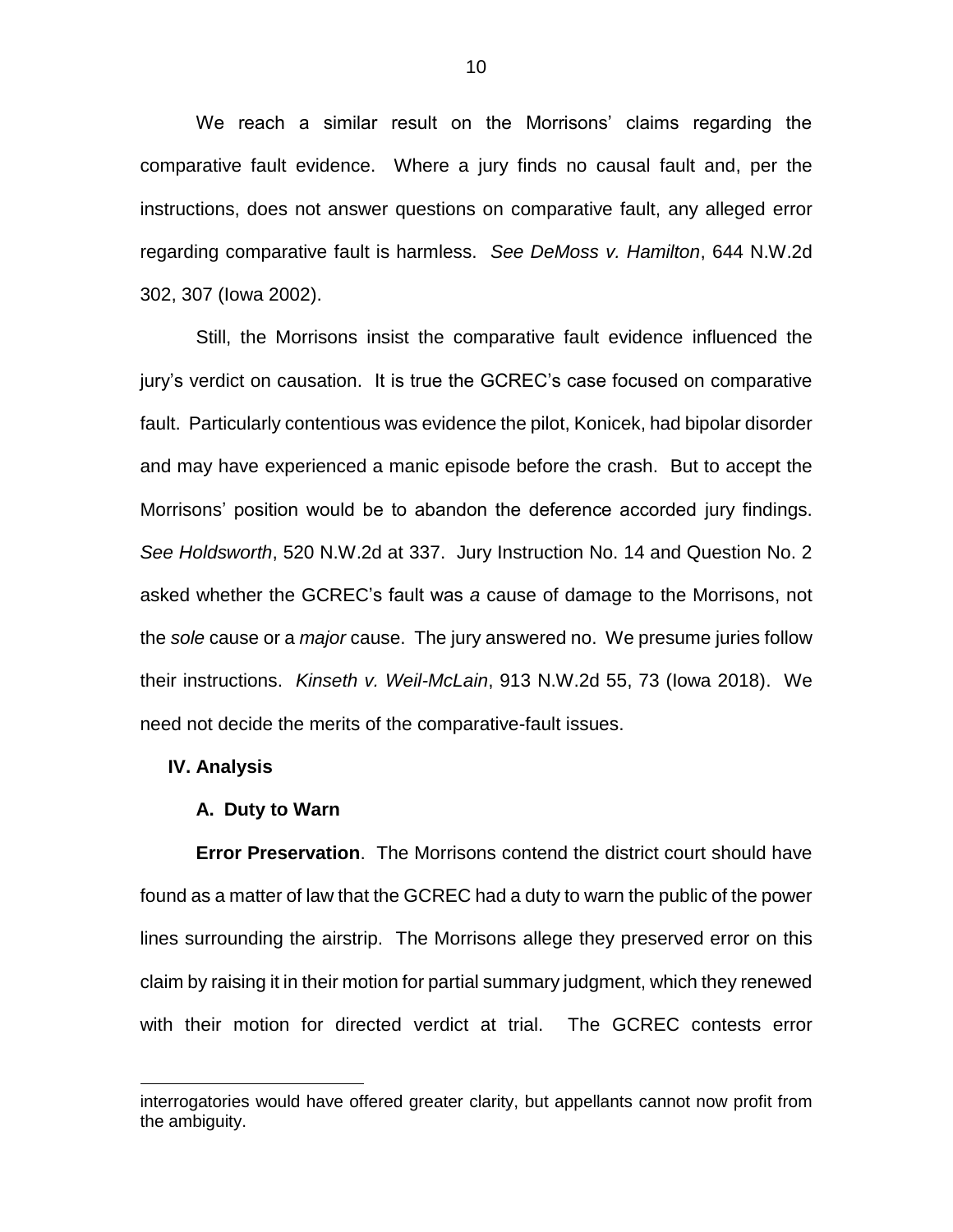preservation, claiming the Morrisons did not renew their request with sufficient specificity when seeking a directed verdict nor did they mention the duty-to-warn in their JNOV motion.

"It is a fundamental doctrine of appellate review that issues must ordinarily be both raised and decided by the district court before we will decide them on appeal." *Meier v. Senecaut*, 641 N.W.2d 532, 537 (Iowa 2002). "[A] motion for judgment notwithstanding the verdict serves to afford the district court an opportunity to correct any error in failing to direct a verdict." *Rife v. D.T. Corner, Inc.*, 641 N.W.2d 761, 767 (Iowa 2002). We confine our review to those issues raised in the motion for directed verdict that were raised again after the jury reached its verdict. *See id.* "Error must be raised with some specificity." *Pavone v. Kirke*, 801 N.W.2d 477, 487 (Iowa 2011).

In their motions for summary judgment and directed verdict at the close of their evidence, the Morrisons argued the GCREC had a duty to warn members of the aviation public about the overhead power lines. We find plaintiffs' counsel was sufficiently specific in arguing for a directed verdict, urging that the GCREC had "a duty to mark the line and that wasn't done." The district court then ruled, "There is clearly evidence in this record from which a reasonable jury could conclude there was not a duty owed to either Mr. Morrison or Mr. Konicek by the [GCREC]."

But in their JNOV motion, the Morrisons acknowledged the jury decided the GCREC was at fault but caused no damages—without revisiting their request for the court to find a duty to warn as a matter of law. Because they did not renew that argument in the JNOV motion, the district court did not address whether the verdict was supported. We have no ruling to review.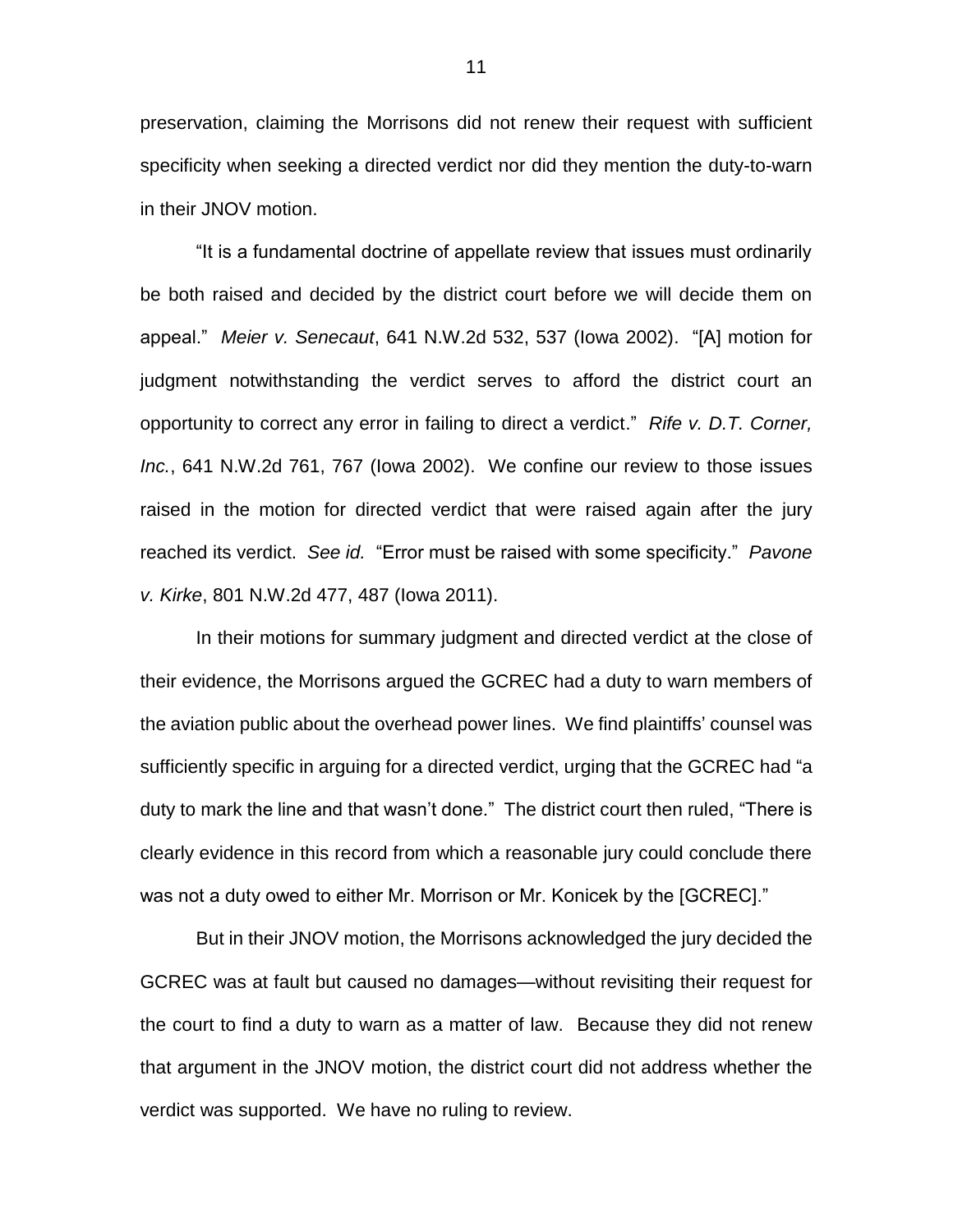**Harmlessness**. Even if the Morrisons had preserved error, the duty-towarn question was allayed by the fault verdict. For the reasons articulated above, the Morrisons cannot show prejudice when they received a favorable verdict. They maintain had the district court directed a verdict that the GCREC had a duty to warn the aviation public, the jury would have come to a different conclusion as to causation. But both issues were properly submitted as jury questions, and the split verdict must stand.

## **B. Evidence of Konicek's Bipolar Disorder.**

**Error Preservation**. The Morrisons assert the district court abused its discretion in allowing the GCREC to present evidence that the pilot, Konicek, had been diagnosed with bipolar disorder. We will assume without deciding that the Morrisons properly preserved this issue for review.

**Harmlessness**. The evidence of Konicek's mental health did not have any bearing on whether the GCREC's negligence was a cause of the crash. Instead, the disputed evidence went to the comparative fault of Konicek and Morrison. As noted above, because the jury stopped with the causation question, the Morrisons cannot show prejudice from the comparative fault evidence.

## **C. Jury Instructions.**

The Morrisons dispute several jury instructions, including six instructions given by the district court and two instructions the court declined to give.

## **1. Instruction No. 36: Cause.**

**Error Preservation.** First, they assert Jury Instruction No. 36 wrongly stated the law and the court should have given their proposed instruction that more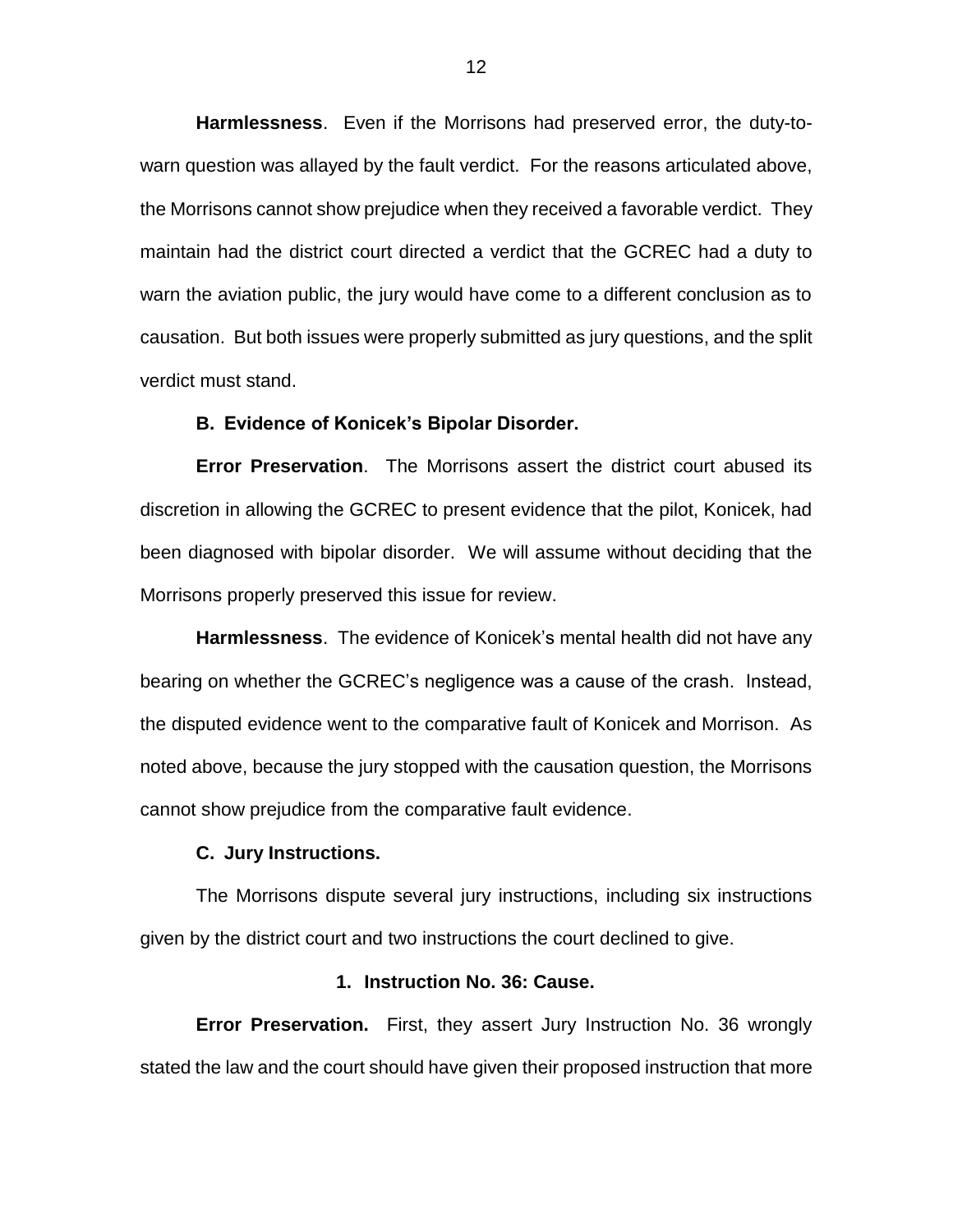closely followed the language of the Iowa Civil Jury Instructions.<sup>9</sup> The GCREC argues a failure to preserve error because the Morrisons did not object to the cause instruction when they had the chance to do so.

The Morrisons contend it was sufficient to submit their own proposed instructions. We disagree. "When instructions are not objected to, they become 'the law of the case.'" *In re Estate of Workman*, 903 N.W.2d 170, 175 (Iowa 2017). Grounds for objection must be made "in writing or dictated into the record." Iowa R. Civ. P. 1.924. The district court submitted proposed instructions and gave the parties ample time to object. Without objecting to the court's proposals, the Morrisons did not preserve error by submitting their own proposed instructions. *See Bauer v. Cole*, 467 N.W.2d 221, 224–25 (Iowa 1991). Accordingly, we decline to reach the merits of this issue.

## **2. Instructions Nos. 20 and 21: Comparative Fault.**

**Harmlessness.** The Morrisons object to the instructions on comparative fault. Because the jury did not reach the question of comparative fault, and for the reasons stated above, we will not address this issue.

## **3. Instruction No. 30: Open and Obvious Hazard.**

**Harmlessness.** The Morrisons also allege the evidence was insufficient to instruct the jury on open and obvious hazards. Instruction No. 30 advised, "[T]he defendant had no duty to warn another of any hazardous or dangerous conditions

<sup>&</sup>lt;sup>9</sup> Instruction No. 36 [defining cause]

The conduct of a party is a cause of damage when it is a substantial factor in producing damage and when the damage would not have happened except for the conduct.

<sup>&</sup>quot;Substantial" means the party's conduct has such an effect in producing damage as to lead a reasonable person to regard it as a cause.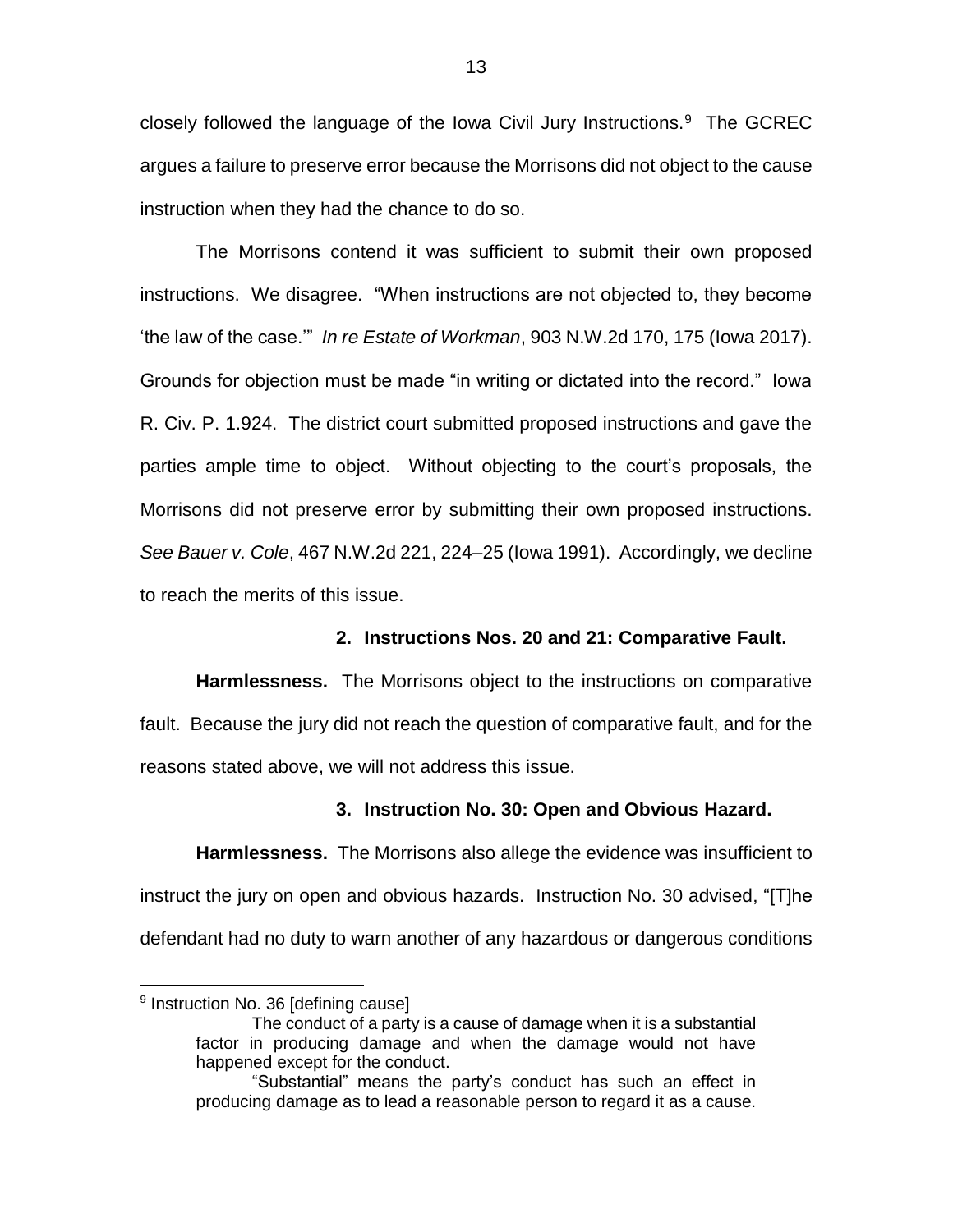which are open and obvious." The instruction relates to the GCREC's duty—an

issue on which the jury rendered a verdict favorable to the Morrisons. Accordingly,

as discussed above, the error alleged was harmless.

# **4. Instructions No. 31 and No. 32: Scope of Liability.**

The Morrisons contend the district court erred in giving Instructions No. 31

and No. 32 on scope of liability because the court should have determined as a

matter of law that Max's death fell within the scope of the GCREC's liability.

Instruction No. 31 read:

The Defendant is not liable as an insurer, and reasonable care does not require such precautions as will absolutely prevent injury or render accidents impossible.

A person acts negligently if the person does not exercise reasonable care under all the circumstances. Primary factors to consider in ascertaining whether the person's conduct lacks reasonable care are the foreseeable likelihood to the Defendant at the time the Defendant acted in June of 2012 that the Defendant's conduct will result in harm, the foreseeable severity at the time the Defendant acted of any harm that may ensue, and the burden of precautions to eliminate or reduce the risk of harm.

Instruction No. 32 read:

If you find that the Plaintiffs have proven the Defendant was negligent, you then must decide whether the injuries sustained by Max Morrison and his death are within the scope of the Defendant's liability. The injuries sustained by Max Morrison and his death are within the scope of Defendant's liability if his injuries and death arose from the same general types of danger that the Defendant should have taken reasonable steps to avoid.

Consider whether repetition of Defendant's conduct makes it more likely the harm that Max Morrison suffered would happen to another. If not, the harm is not within the scope of Defendant's liability.

A related verdict form asked:

**Question No. 3:** Was the harm suffered by Max Morrison within the scope of Grundy Rural Electric Cooperative's liability? Answer "yes" or "no."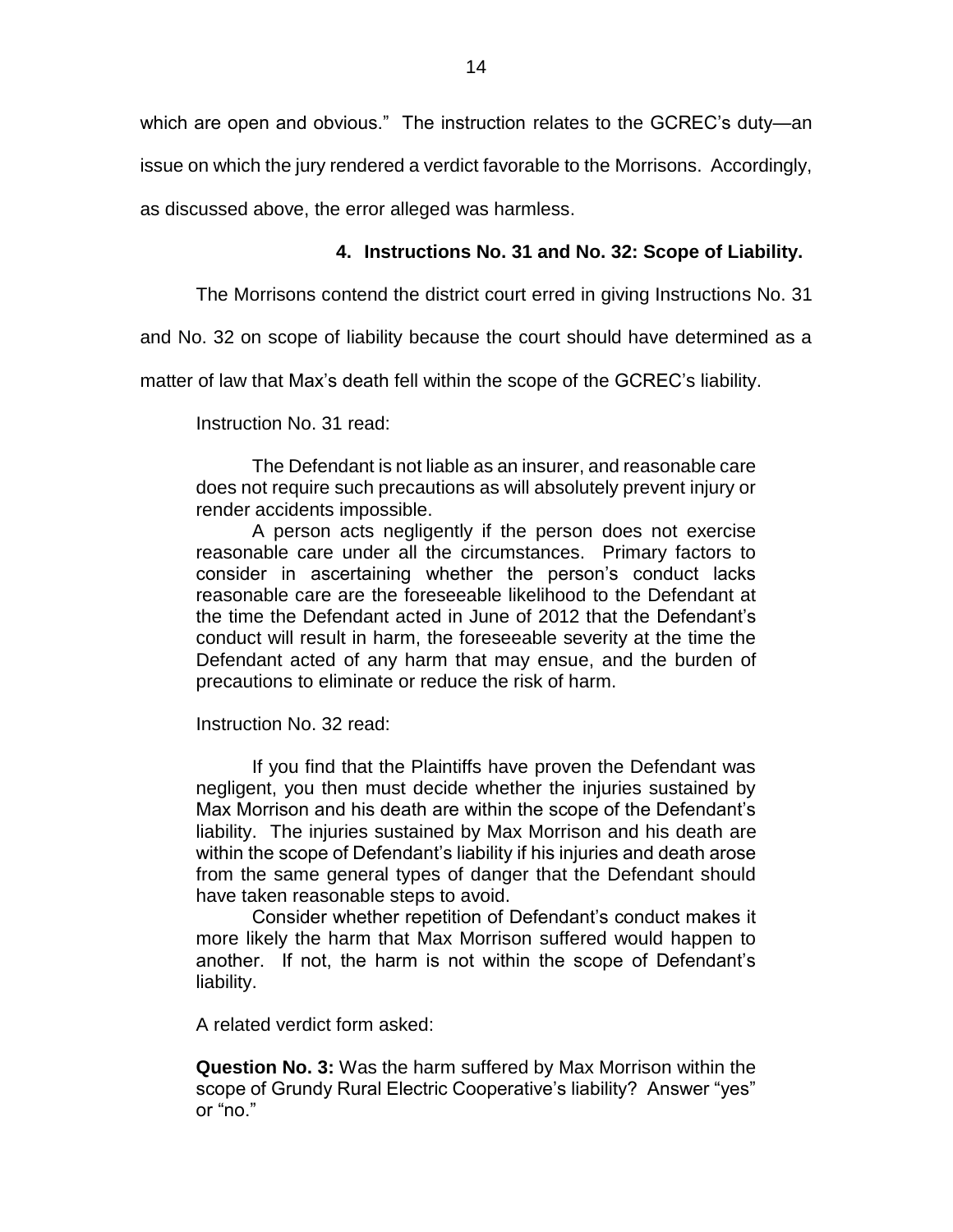Answer: \_\_\_\_\_\_\_\_\_ [If your answer to Question No. 3 is "no," do not answer any further questions.]

(Brackets in original.) The jury did not answer, having stopped as directed with question No. 2.

Because Instruction No. 31 defines negligence and the jury found the GCREC was negligent, the Morrisons cannot show they suffered prejudice from the giving of that instruction. *See Struve*, 740 N.W.2d at 439 ("[E]rror in giving or refusing jury instructions does not merit reversal unless it results in prejudice . . . ."). But Instruction No. 32 and Question No. 3 relate to causation a question on which the jury rendered a verdict unfavorable to the Morrisons. *See Thompson v. Kaczinski*, 774 N.W.2d 829, 836–39 (Iowa 2009) (adopting the Restatement (Third) of Torts and clarifying the role of the scope of liability). Instructing on scope of liability had the potential to influence the jury's causation determination, so we must address the merits of the Morrisons' claim.

**Merits.** The Morrisons argue the district court should have determined as a matter of law that Max's fatal injuries were a foreseeable consequence of the failure to warn the aviation public about the power lines, and thus, fell within the GCREC's scope of liability.

Generally, "[a]n actor's liability is limited to those harms that resulted from the risks that made the actor's conduct tortious." Restatement (Third) of Torts: Phys. & Emot. Harm § 29 (2010). Our supreme court explained "[t]he scope-ofliability issue is fact-intensive as it requires consideration of the risks that made the actor's conduct tortious and a determination of whether the harm at issue is a result of any of those risks." *Thompson*, 744 N.W.2d at 838.